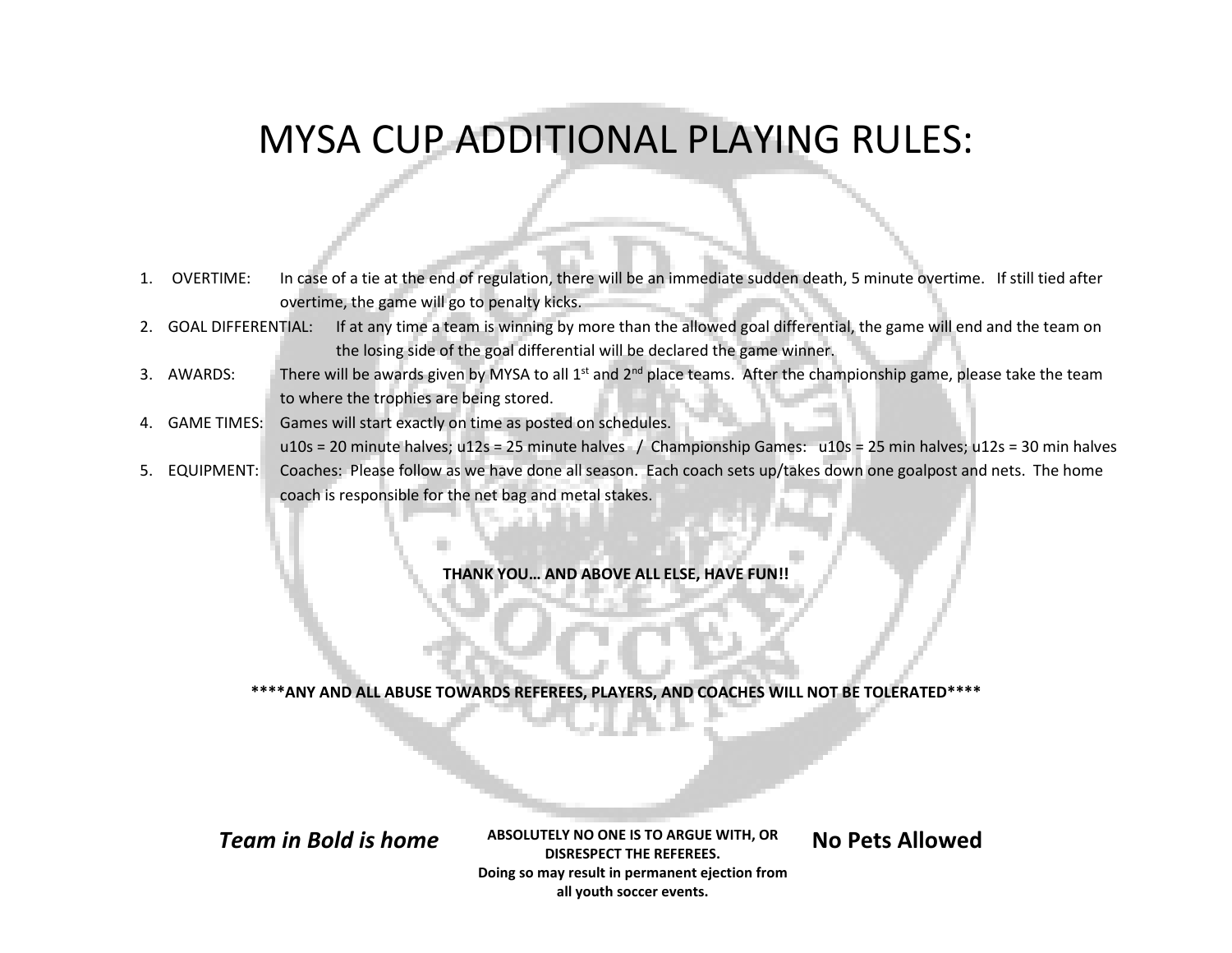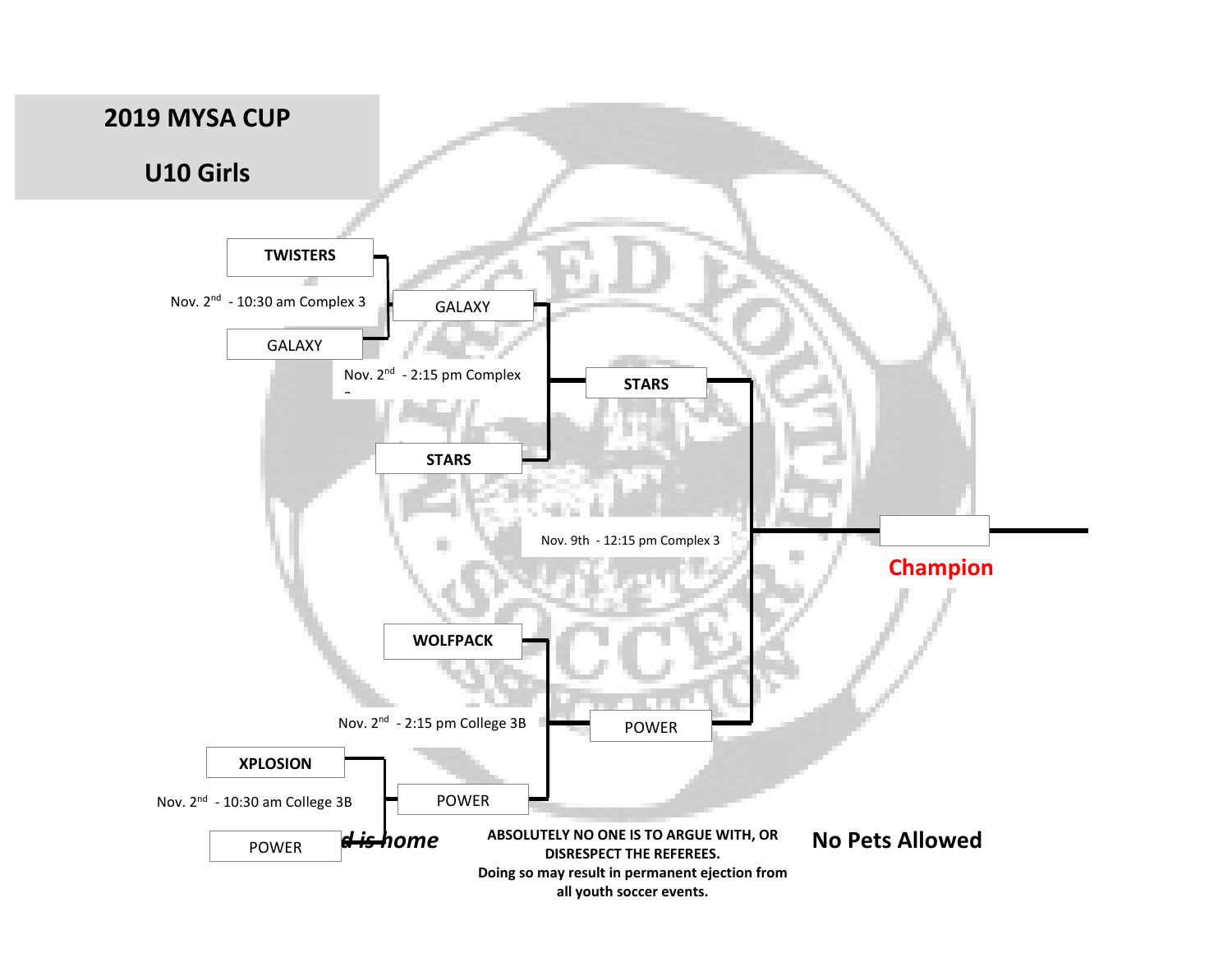## **2019 MYSA CUP**

## **U10 Boys**

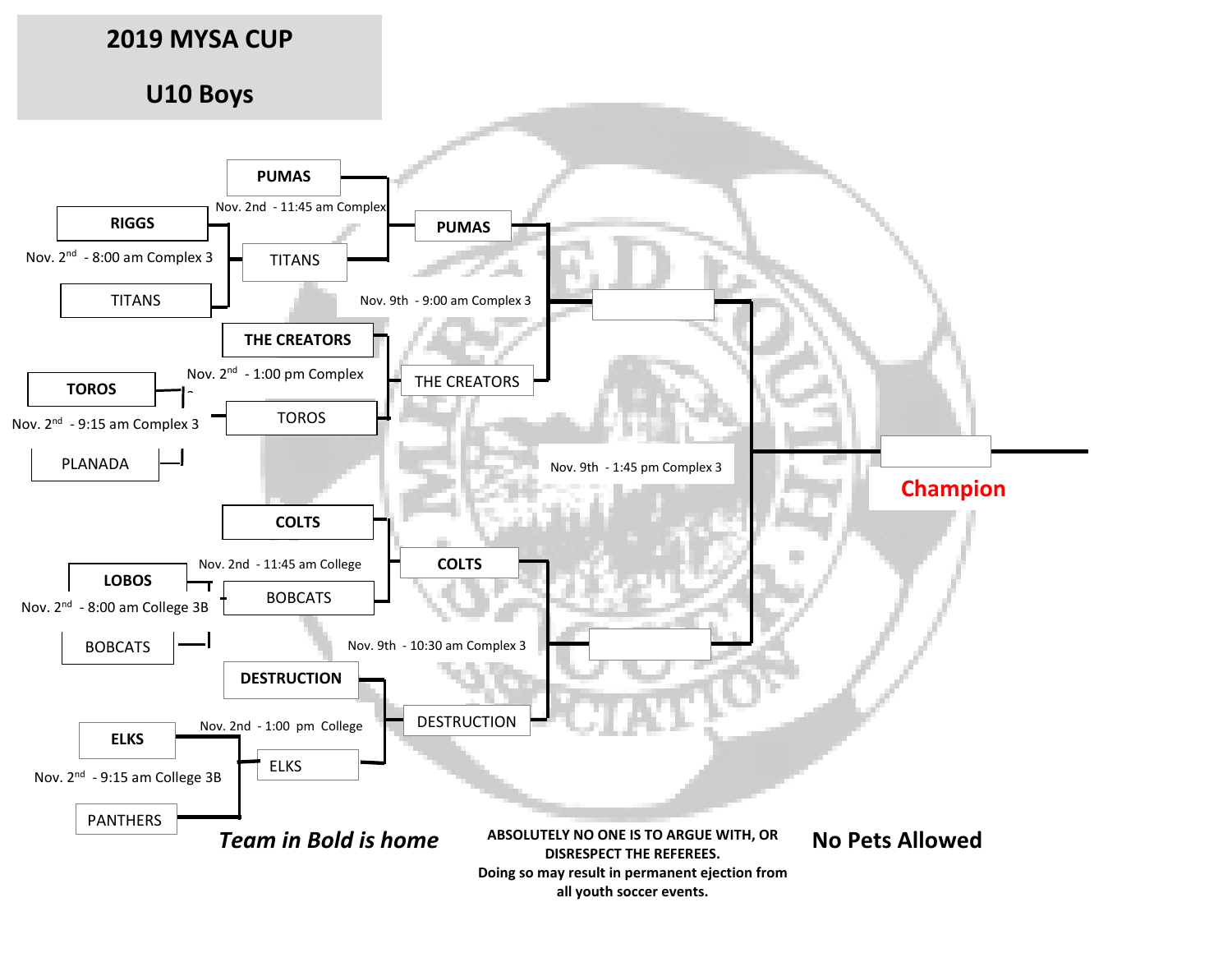### **2019 MYSA CUP**



**all youth soccer events.**